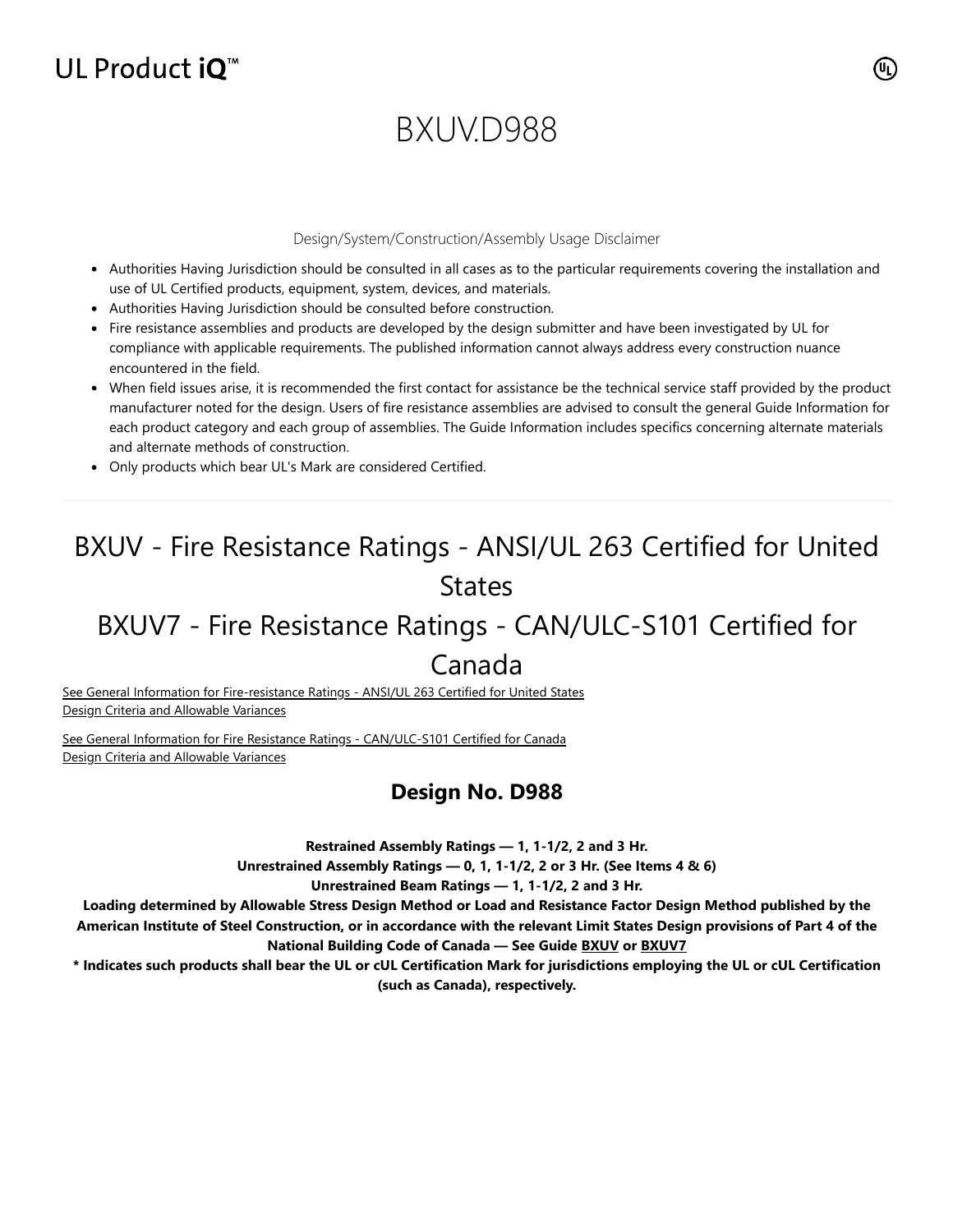

1. **Beam —** W8X28, min size, see Items 6 or 6A.

1A. **Steel Joist —** (Not shown) — As an alternate to Item 1 Composite or noncomposite min 10k1 or min depth and weight shall be 10 in. and 4.8 lb/ft respectively. May be uncoated or provided with a shop coat of paint. Designed per S.J.I. specifications for a max design yield stress of 50, 000 psi (50 ksi). Top chords shall consist of two angles measuring 1-1/4 by 1-1/4 by 0.136 in. thick. Bottom chord shall consist of two angles measuring 1 by 1 by 0.112 in. thick, min. The first diagonal web member at each end shall consist of a min. 0.62 in. diam round bar. All remaining web members shall consist of 0.50 in. diam round bars, min. Bridging per S.J.I. specifications when noncomposite joists are used.

2. **Normal Weight or Lightweight Concrete —** Normal weight concrete, carbonate or siliceous aggregate, 3500 psi compressive strength, vibrated. Lightweight concrete, expanded shale or slate aggregate by rotary-kiln method or expanded clay aggregate by rotary-kiln or sintered-grate method, or pelletized expanded blast furnace slag aggregate, 3000 psi compressive strength, vibrated, 4 to 7 percent entrained air.

| <b>Restrained</b><br><b>Assembly Rating Hr</b> | <b>Concrete Unit</b><br>Concrete<br><b>Weight pcf</b><br>(Type) |         | Concrete<br>Thkns In. |
|------------------------------------------------|-----------------------------------------------------------------|---------|-----------------------|
|                                                | Normal Weight                                                   | 147-153 | $3 - 1/2$             |
| $1 - 1/2$                                      | Normal Weight                                                   | 147-153 |                       |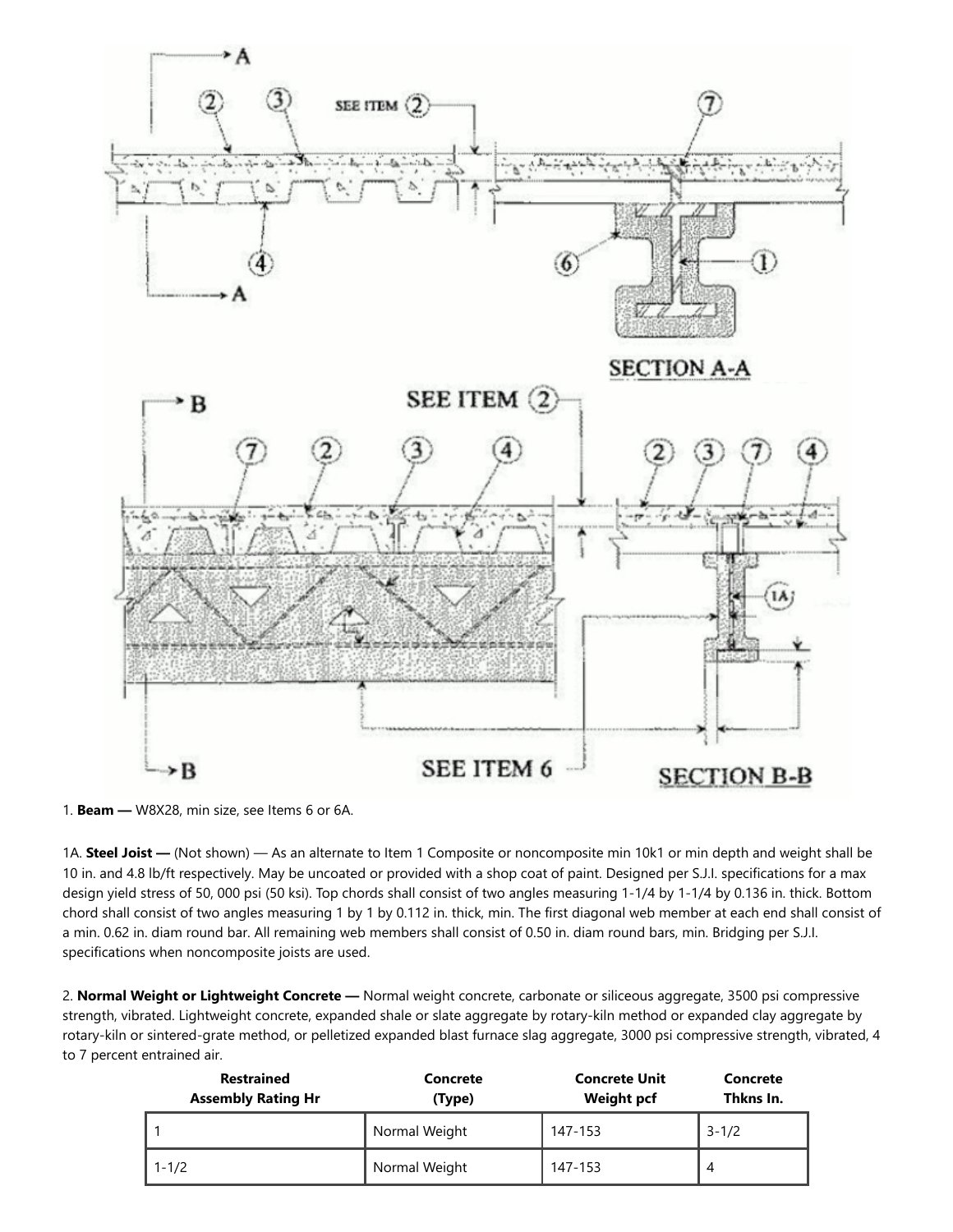| $\overline{2}$ | Normal Weight          | $4 - 1/2$<br>147-153 |            |
|----------------|------------------------|----------------------|------------|
| 3              | Normal Weight          | 147-153              | $5 - 1/4$  |
| 1              | Lightweight            | 107-113              | $2 - 1/2$  |
| 1              | Lightweight<br>107-120 |                      | $2 - 5/8$  |
| $1 - 1/2$      | Lightweight            | 107-113              | 3          |
| 2              | Lightweight            | 107-113              | $3 - 1/4$  |
| $\overline{2}$ | Lightweight            | 107-116              | $3 - 1/4*$ |
| $\overline{2}$ | Lightweight            | 114-120              | $3 - 1/2$  |
| 3              | Lightweight            | 107-113              | $4 - 3/16$ |
| 3              | Lightweight            | 114-120              | $4 - 7/16$ |

\* With 2 and 3 in. deep steel floor units only.

3. **Welded Wire Fabric —** 6x6-W1.4xW1.4.

3A. **Negative Reinforcement —** (Optional, Not Shown) — Used in lieu of Item 3 and with Items 3B or 3C. For floor spans with concrete cast continuous over the supporting beams. Deformed bars designed to resist the support moments of the concrete slab in accordance with the latest ACI Building Code Specifications.

3B. **Fiber Reinforcement\* —** (Not Shown) — Required with Item 3A. Engineered synthetic fibers added to concrete mix to control shrinkage cracks in concrete. Fibers added to concrete mix at rate of 1 lb of fiber for each cubic yard of concrete. **PROPEX OPERATING COMPANY L L C** — Fibermesh 150 and Fibermesh 300

3C. **Fiber Reinforcement\* —** (Not Shown) — Required with Item 3A. Any fiber reinforcement bearing the UL Classification Marking for Fire Resistance, Classified for use in lieu of welded wire fabric.

See **Fiber Reinforcement** (CBXQ) Category for names of manufacturers.

4. **Steel Floor and Form Units\* —** Composite or non-composite, 1-1/2, 1-5/8, 2 or 3 in. deep galv units or 4-1/2 in. deep noncomposite galv units. Fluted units may be phos/ptd. Min gauges are 22 MSG for fluted and 20/20 for cellular and partial cellular units. The following combinations of units may be used:

(1) All 24, 26, 28 or 36 in. wide cellular or partial cellular.

(2) All fluted.

(3) One or two 3 in. deep, 12 in. wide, 18/18 MSG min cellular alternating with 3 in. deep fluted or other cellular.

(4) Any blend of fluted and 24, 26, 28 or 36 in. wide cellular or partial cellular.

(5) Corrugated, nom 1-5/16 or 2 in. deep, 30 in. wide, 24 MSG min galv units with shear wires factory welded to deck corrugations. Welded to supports 12 in. OC through welding washers. For shear wire spacing of 8 in. or less the steel deck stress shall not exceed 20 KSI. For shear wire spacing greater than 8 in. OC but less than or equal to 12 in. OC steel deck stress shall not exceed 12 KSI. **ASC STEEL DECK, DIV OF ASC PROFILES L L C** — 32 in. wide Types NH-32, NHN-32, NHF-32; 36 in. wide, Types BH-36, BHN-36, BHN-35-1/4, BHF-36, BHF-36A, 2WH-36, 2WHS-36, 2WHF-36, 2WHF-36A, 3WxH-36, 3WxHF-36, 3WxHF-36A, 3WH-36, 3WHF-36, 3WHF-36A, 3W-36, 3WF-36, DG3W-36, DG3WF-36. All units may be galvanized or Prime Shield. Non-cellular decks may be vented designated with a "V" suffix to the product name. Cellular deck top and bottom sections may be riveted together (designated with "Fr") vs. arc spot welded, "F".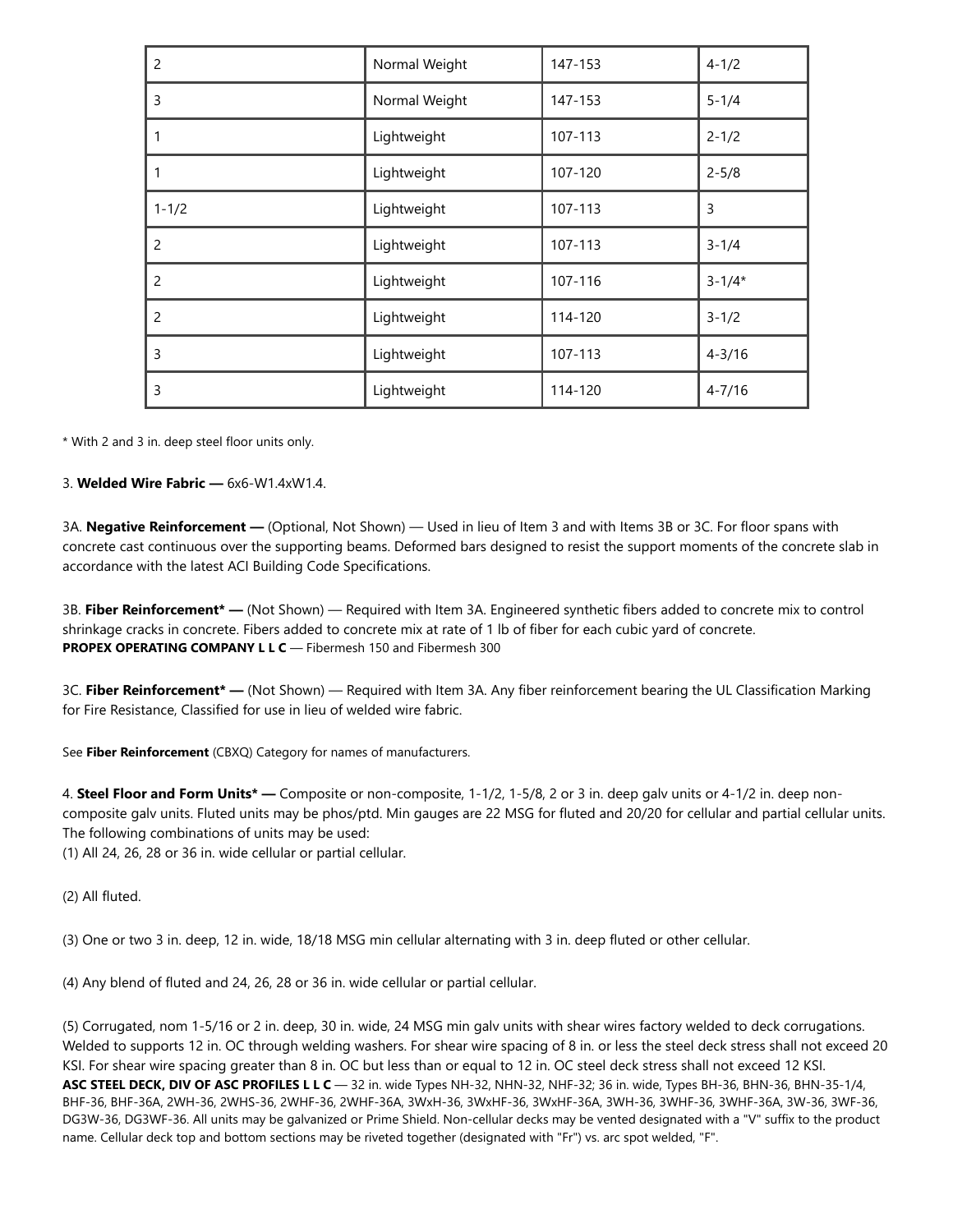**CANAM GROUP INC** — 24 in. wide Type P-2432 non-composite, 36 in. wide Type P-3623, P-3606, P-3615 and 24 in wide Type P-2432 composite, Type P-3606 and P-3615 non-composite; 24 or 36 in. wide Type 3 in. LOK-Floor; 36 in. wide Types 1.5B, 1.5BI, 1.5BL and 1.5BLI.

**CANAM STEEL CORP** — 24 in. wide Type P-2432 non-composite, 36 in. wide Type P-3623, P-3606, P-3615 and 24 in wide Type P-2432 composite, Type P-3606 and P-3615 non-composite

**CANAM STEEL CORP** — 12 or 24 in. wide, Types 2 or 3 in. LOK-Floor and LOK-Floor Cell; 36 in. wide, Types 2 or 3 in. LOK-Floor and LOK-Floor Cell; 24, 30 or 36 in. wide, Type 1-1/2 in. BL and BLC; 24 in. wide, Types NL and NLC

**KAM INDUSTRIES LTD, DBA CORDECK** — QL Types, 24 in. wide, 3 or 3 inverted, UKX, 21 or 21 inverted, 2 in. 99, 121, AKX, NKX, TKX; 24 or 30 in. wide GKX, GKXH, GKX-A; 36 in. wide 2 in. 99, AKX, WKX; 12 in. wide NKC, TKC; 12 in. wide non-composite Sec 12. Side joints of 99, 121, TKC, TKX, WKX may be welded together 60 in. OC. Side joints of 99, AKX, WKX, GKX, GKX-A, TKX may be fastened together with min 1 in. long No. 12x14 self-drilling, self-tapping steel screws 36 in. OC

**CHIA TEH CONSTRUCTION MATERIAL CO LTD** — 24 or 36 in. wide Mac-Lok 3; 24 in. wide CFD-3

**DECK WEST INC** — 36 in. wide Type B-DW, Inverted B-DW, BA-DW, Inverted BA-DW, 2-DW or 3-DW. Side joints of Type 2-DW and 3-DW may be fastened together with min 1 in. long No. 12 x 14 self-drilling, self-tapping steel screws 36 in. OC

**DESIGN ASSISTANCE CONSTRUCTION SYSTEMS INC** — 36 in. wide Type DACS1.5CD, or 24 in. wide Type DACS2.0CD, or DACS3.0CD

**EPIC METALS CORP** — 24 in. wide Types EC150, EC150 inverted, EC300, EC366, ECP150, ECP300, ECP366, ECA; 30 in. wide Types ECB150, ECBR150; 36 in. wide Types EC156, EC266, ECP266

**KAM INDUSTRIES LTD, DBA CORDECK** — 24 in. wide, Types 2 or 3 in. WDR

**MARLYN STEEL DECKS INC** — Type 1.5 CF, 2.0 CF or 3.0 CF

**NEW MILLENNIUM BUILDING SYSTEMS L L C** — 24 or 36 in. wide Types 2.0CD, 3.0CD, 2.0CFD, 3.0CFD, 3.0CFDES; 24, 30 or 36 in. wide Types 1.5CD, 1.5CDI, 1.5CDR, 1.5CFD. Fluted units may be phos/painted or galvanized.

**ROOF DECK INC** — 36 in. wide Types LOK-1-1/2, LOK-1-1/2R; 24 in. wide Types LOK-2, LOK-3

**STEEL MASTERS INTERNATIONAL DEPENDABLE STEEL** — 36 in. wide Types 2WH-36, 3WH-36. Units may be phos/painted or galvanized.

**VALLEY JOIST+DECK** — 24 or 36 in. wide Types WVC 1-1/2 or WVC 2

**VERCO DECKING INC - A NUCOR CO** — 24, 30 or 36 in. wide Types PLB, PLBCD, B, BCD, BR; 24 or 36 in. wide Types PLW2, PLW2CD, W2, W2CD, PLW3, PLW3CD, W3, W3CD; 24 in. wide Types PLN, PLNCD, N, NCD . 12 in. wide PLW2, W2, PLW3 or W3 units may be blended with 24 or 36 in. wide PLW2, W2, PLW3 or W3 units, respectively; or Types PLN3-CD, N3-CD, PLN3, N3. Fluted units may be phos/ptd

**VULCRAFT, DIV OF NUCOR CORP** — 24, 30 or 36 in. wide Types 1.5VL, 1.5VLI, 1.5PLVLI, 1.5VLP, 1.5PLVLP; 24 or 36 in. wide Types 1.5VLPA, 1.5PLVLPA, 2VLI, 2.0PLVLI, 2VLJ, 3VLI, 3.0PLVLI, 3VLJ, 2VLP, 2.0PLVLP, 3VLP, 3.0PLVLP. Types 1.5VL, 1.5VLI, 1.5PLVLI, 1.5VLPA, 1.5PLVLPA, 2VLI, 2.0PLKVLI, 2VLJ, 3VLI, 3.0PLVLI, 3VLJ units may be phos/ptd. 24 or 36 in. wide Types 2VLJ, 3VLJ units ++ may be used for max 2 hr Restrained Assembly Rating. 36 in. wide Types 1.5 SB, 1.5 SBR; 24 or 36 in wide Types 2.0 SB, 3.0 SB, 36 in. wide Type High Strength 1.5 SBI, 36 in. wide Type High Strength 1.5 SBN; Units may be phos/ptd

Spacing of welds attaching units to supports shall be 12 in. OC for 12, 24, 36 in. wide units, four welds per sheet for 30 in. wide units. 6 in. OC for 18 in. wide and Sec. 12 units. Unless specified otherwise for specific units types, adjacent units button-punched or welded together 36 in. OC along side joints. For 3 Hr Rating, units with overlapping type side joints welded together 24 in. OC max. When a superimposed load of 250 PSF is desired the spacing of welds or button-punches shall not exceed 24 in. OC along side joints.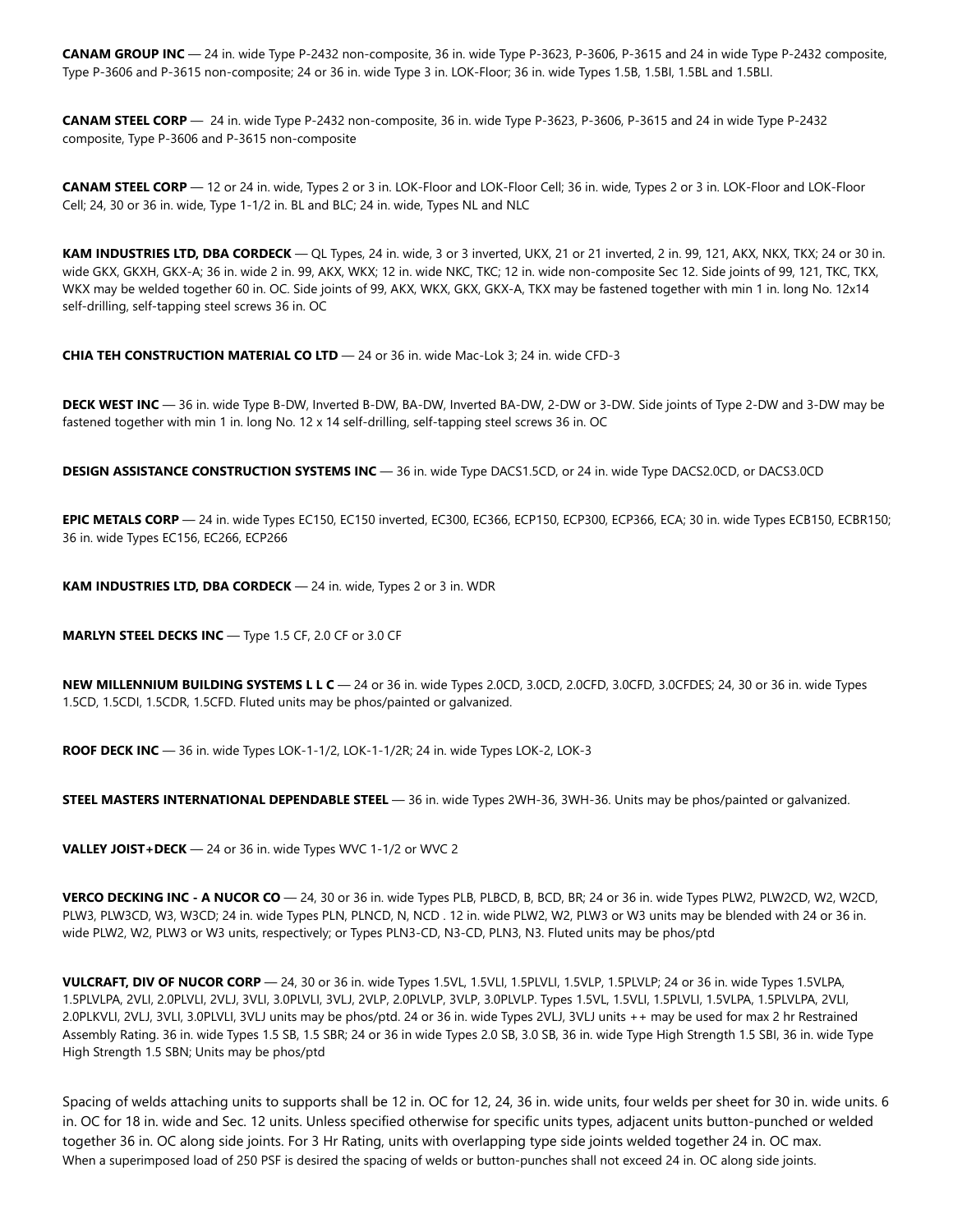++ Side joints of Types 2VLJ or 3VLJ units may be fastened together with No. 8-3/4 in. long self-drilling Tek screws driven diagonally from the top side through the joint of the units at 36 in. O. C. max.

Alternate Construction — Noncomposite units of the same type listed above may be used provided allowable loading is calculated on the basis of noncomposite design.

The Unrestrained Assembly Rating is equal to the Unrestrained Beam Rating (See Item 6) for a max 3 Hr and is limited to the following units and limitations:

(a) 1-1/2, 2 and 3 in. deep, 24 in. wide, 22 MSG or thicker fluted with clear spans not more than 7 ft, 8 in.

(b) 1-1/2, 2 and 3 in. deep, 24 in. wide, 20 MSG or thicker fluted with clear spans not more than 8 ft, 8 in.

(c) 1-1/2 and 2 in. deep, 24 in. wide, 16 MSG or thicker fluted and 18/18 MSG or thicker cellular with clear spans not more than 9 ft, 11 in.

(d) 3 in. deep, 36 in. wide, 18 MSG or thicker fluted and 24 in. wide, 20/18 MSG or thicker cellular with clear spans not more than 13 ft, 2 in.

For assemblies utilizing 3-1/4 in. lightweight concrete topping with a max Restrained Assembly Rating of 2 Hr, the Unrestrained Assembly Rating is equal to the Unrestrained Beam Rating (See Item 6) and is limited to the following floor units and spans:

(a) 1-1/2, 2 and 3 in. deep, 24 or 36 in. wide, 22 MSG fluted and 20/20 MSG cellular with clear spans not more than 9 ft, 6 in.

(b) 2 and 3 in. deep, 24 or 36 in. wide, 20 MSG fluted and 20/20 MSG cellular with clear spans not more than 10 ft, 0 in.

(c) 3 in. deep, 24 in. wide, 20 MSG fluted and 20/20 MSG cellular with clear spans not more than 13 ft, 2 in.

4A. **Steel Floor and Form Units\* —** As an alternate to Item 4. Nom 8 or 9 in. deep composite, galv steel units. Min thickness 0.0375 inch (20 MSG). Side joints of adjacent units fully overlapping, fastened together by using 1-1/4 in. long self-drilling, self-tapping steel screws driven through Shear-Bond Clips (not shown) at 13-3/4 in. OC. Steel end closures flashings (not shown) made of min 0.056 inch thick (16 MSG) galv steel, fixed to the steel work before decking is placed.

In addition to the Steel Floor and Form Units, the following components are required:

a). Welded Wire Fabric — 6 X 6 - Min wire thickness W2.9 X W2.9 slab reinforcement. As an alternate, max # 4 bars spaced 12-in. OC in both directions shall be used. When re-bars are used, the concrete slab thickness shall be increased a minimum 5/16 in.

b). Rib Reinforcement —Min. #4 rebar. Min concrete cover below the steel reinforcement shall be 1-9/16 in. Reinforcement support chairs spaced at max 41-1/2 inches OC.

The flute areas above the beam/joist are to be : (1) filled with concrete, (2) filled with Spray-Applied Fire Resistive Material or (3) the beam/joist coated with Spray-Applied Fire Resistive Material installed as described in the design to thickness required when all cellular Steel Floor and Form Units are used

See Design No. D989 for a typical illustration of the components. Consult the deck manufacturer for comprehensive load tables and design parameters referencing UL Design D989.

**BAILEY METAL PRODUCTS LTD** — Type COMSLAB™ 210 and COMSLAB™ 225, Steel End Closure Flashing

5. **Joint Cover —** (Use with fluted units, Optional, Not Shown) — 2 in. wide cloth adhesive tape applied following the contour of the units.

6. **Spray-Applied Fire Resistive Materials\* —** Applied by spraying with water to the final thicknesses shown below. Crest area shall be filled with Spray-Applied Fire Resistive Materials above the beam. Beam surfaces must be free of dirt, oil or scale. Min avg density is 13 pcf with min ind density of 11 pcf for Types DC/F, II, or II HS. Min avg and min ind densities of 22 and 19 pcf, respectively, for Type HP. For method of density determination, refer to Design Information Section. The thickness of the Spray-Applied Fire Resistive Materials on the Structural Member shall be as follows:

| Restrained | <b>Unrestrained</b> | <b>Concrete Type</b> | <b>Protection Mtl Thkns</b> |
|------------|---------------------|----------------------|-----------------------------|
| Assembly   | Beam                |                      | on Structural Member In.    |
| Rating, Hr | Rating, Hr          |                      |                             |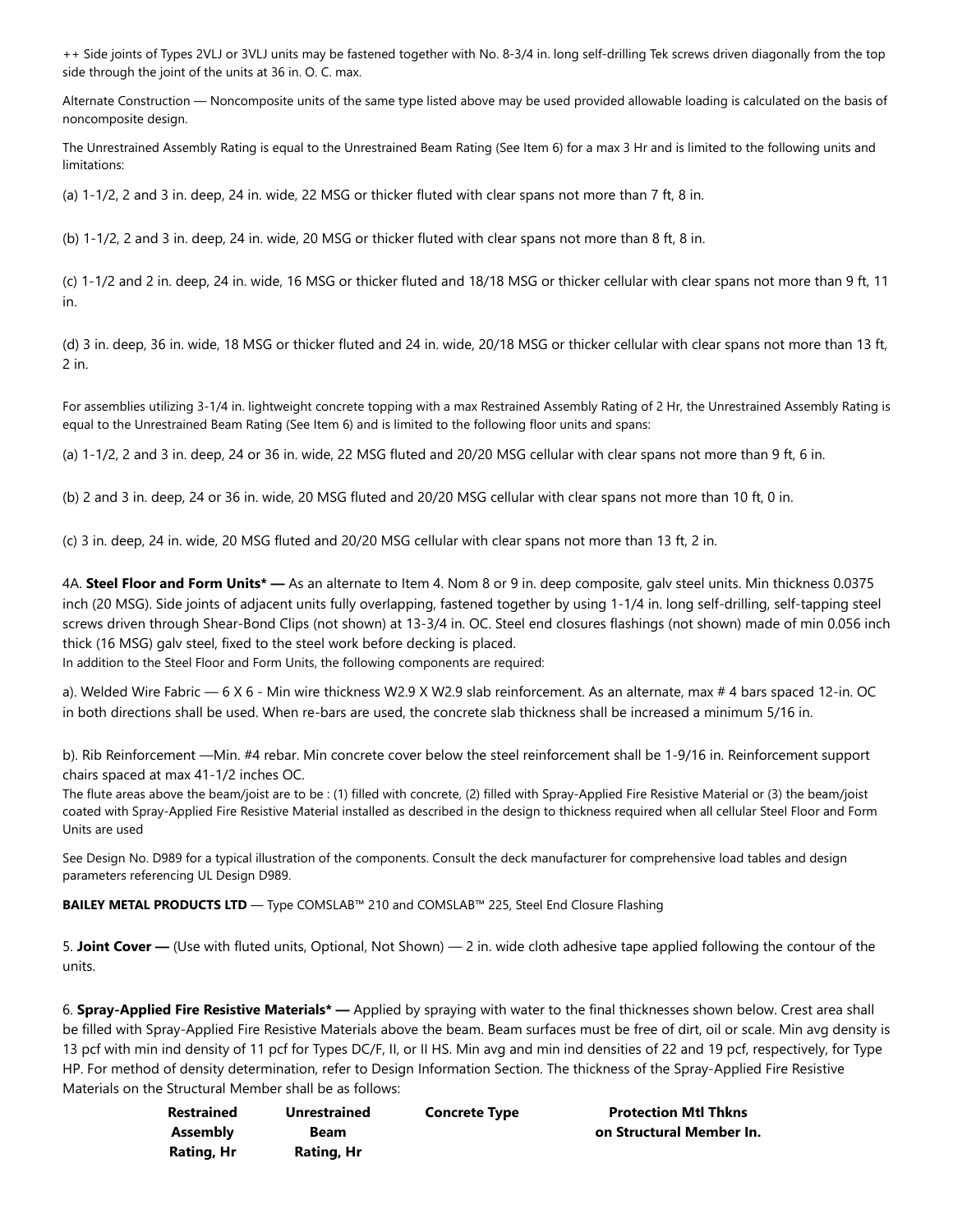|                |                |           | (Item 1)<br>When<br><b>Deck</b><br>$\mathsf{Is}$<br>All<br><b>Fluted</b> | When<br><b>Deck</b><br>$\sf{Is}$<br><b>Blend</b><br>or All<br><b>Cellular</b> |
|----------------|----------------|-----------|--------------------------------------------------------------------------|-------------------------------------------------------------------------------|
| $\mathbf{1}$   | $\mathbf{1}$   | <b>NW</b> | 3/8                                                                      | 1/2                                                                           |
| $1 - 1/2$      | $\mathbf{1}$   | <b>NW</b> | 3/8                                                                      | 1/2                                                                           |
| $\overline{2}$ | $\mathbf{1}$   | <b>NW</b> | 3/8                                                                      | 1/2                                                                           |
| $\overline{c}$ | $\overline{c}$ | <b>NW</b> | 13/16                                                                    | $1 - 1/16$                                                                    |
| $\overline{c}$ | $\overline{3}$ | <b>NW</b> | $1 - 5/16$                                                               | $1 - 11/16$                                                                   |
| $\mathsf{3}$   | $1 - 1/2$      | <b>NW</b> | 5/8                                                                      | 13/16                                                                         |
| $\mathsf{3}$   | $\overline{2}$ | <b>NW</b> | 13/16                                                                    | $1 - 1/16$                                                                    |
| $\mathsf{3}$   | $\overline{3}$ | <b>NW</b> | $1 - 5/16$                                                               | $1 - 11/16$                                                                   |
| $\mathbf{1}$   | $\mathbf{1}$   | LW        | 1/2                                                                      | 5/8                                                                           |
| $1 - 1/2$      | $\mathbf{1}$   | LW        | 1/2                                                                      | 5/8                                                                           |
| $\overline{c}$ | $\mathbf{1}$   | LW        | 1/2                                                                      | 5/8                                                                           |
| $\overline{c}$ | $\overline{c}$ | LW        | $1 - 1/8$                                                                | $1 - 7/16$                                                                    |
| $\overline{c}$ | $\mathsf{3}$   | LW        | $1 - 3/4$                                                                | $2 - 1/4$                                                                     |
| 3              | $1 - 1/2$      | LW        | 13/16                                                                    | $\mathbf{1}$                                                                  |
| $\mathsf{3}$   | $\overline{c}$ | LW        | $1 - 1/8$                                                                | $1 - 7/16$                                                                    |
| $\mathsf{3}$   | $\mathsf{3}$   | LW        | $1 - 3/4$                                                                | $2 - 1/4$                                                                     |

**W8x28**

**W8x28 (Item 1)**

**ISOLATEK INTERNATIONAL** — Types DC/F, HP, II, or II HS. Type EBS or Type X adhesive may also be used as a surface sealer

6A. **Spray-Applied Fire Resistive Materials\* —** Alternate to Item 6. Applied by mixing with water in accordance with instructions on each bag and applied in one or more coats to a final thickness as shown in table below to steel beam surface which is free of dirt, oil or scale. When fluted steel deck is used and the fire protection thickness selected is based on all fluted deck, the area between the steel deck and the top flange of the steel beam shall be filled. When fluted steel deck is used and the steel beam is sprayed with the thicknesses applicable to cellular or blended units, the area between the steel deck and the top flange of the steel beam shall be plugged.

Min average and min individual density of 15 and 14 pcf, respectively, for Types 300, 300AC, 300ES, 300HS, 300N, 3000, 3000ES, and SB. For Types 400, 400AC, and 400ES min average and min individual density of 22 and 19 pcf, respectively. Min avg density of 44 pcf with min ind value of 40 pcf for Types M-II and TG. Min avg density of 47 pcf, with min individual value of 43 pcf for Type M-II/P. For method of density determination, see Design Information Section, Sprayed Material. The thickness of the Spray-Applied Fire Resistive Material on the Structural Members shall be as follows:

| <b>Restrained</b> | <b>Unrestrained</b> | <b>Concrete Type</b> |
|-------------------|---------------------|----------------------|
| Assembly          | Beam                |                      |
| Rating, Hr        | Rating, Hr          |                      |

**Protection Mtl Thkns on Structural Member In.**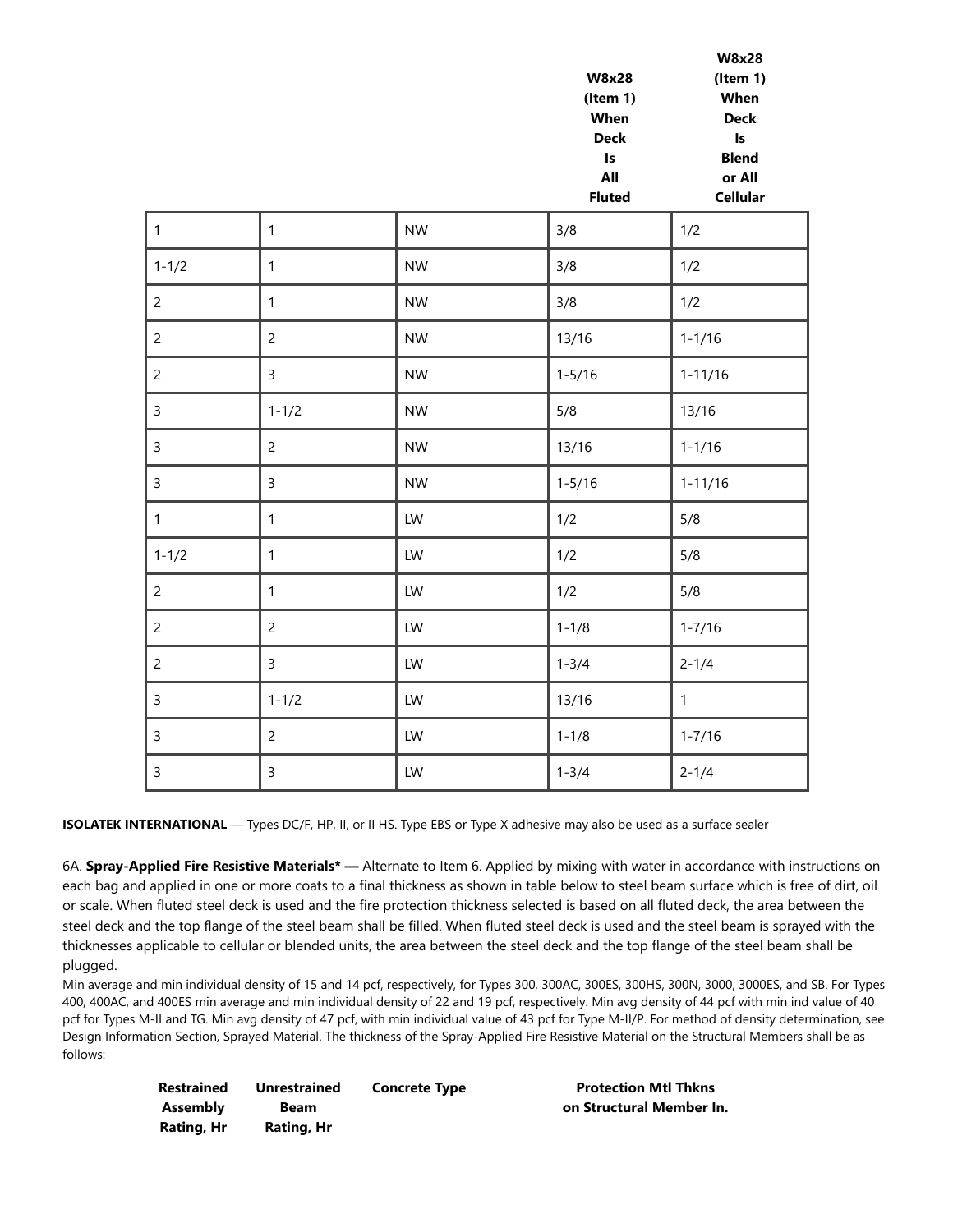|                |                |           | <b>W8x28</b><br>$($ ltem 1 $)$<br>When<br><b>Deck</b><br>$\mathsf{Is}$<br>All<br><b>Fluted</b> | <b>W8x28</b><br>$($ ltem 1 $)$<br>When<br><b>Deck</b><br><b>Is Blend</b><br>or All<br><b>Cellular</b> | Joist<br>(Item 1A)<br>When<br><b>Deck</b><br>$\mathsf{Is}$<br>All<br><b>Fluted</b> | Joist<br>(Item 1A)<br>When<br><b>Deck</b><br><b>Is Blend</b><br>or All<br><b>Cellular</b> |
|----------------|----------------|-----------|------------------------------------------------------------------------------------------------|-------------------------------------------------------------------------------------------------------|------------------------------------------------------------------------------------|-------------------------------------------------------------------------------------------|
| $\mathbf{1}$   | $\mathbf{1}$   | <b>NW</b> | 3/8                                                                                            | 1/2                                                                                                   | 3/4                                                                                | 15/16                                                                                     |
| $1 - 1/2$      | $\mathbf{1}$   | <b>NW</b> | 3/8                                                                                            | 1/2                                                                                                   | 3/4                                                                                | 15/16                                                                                     |
| $\overline{c}$ | $\mathbf{1}$   | <b>NW</b> | 3/8                                                                                            | 1/2                                                                                                   | 7/8                                                                                | $1 - 1/8$                                                                                 |
| $\overline{c}$ | $\overline{2}$ | <b>NW</b> | 3/4                                                                                            | 15/16                                                                                                 | $1 - 9/16$                                                                         | $1 - 15/16$                                                                               |
| $\overline{2}$ | $\overline{3}$ | <b>NW</b> | $1 - 3/16$                                                                                     | $1 - 9/16$                                                                                            | $2 - 5/16$                                                                         | 3                                                                                         |
| 3              | $1 - 1/2$      | <b>NW</b> | 9/16                                                                                           | 11/16                                                                                                 | $1 - 1/2$                                                                          | $1 - 15/16$                                                                               |
| 3              | $\overline{2}$ | <b>NW</b> | 3/4                                                                                            | 15/16                                                                                                 | $1 - 9/16$                                                                         | $1 - 15/16$                                                                               |
| 3              | $\overline{3}$ | <b>NW</b> | $1 - 3/16$                                                                                     | $1 - 9/16$                                                                                            | $2 - 5/16$                                                                         | $\overline{3}$                                                                            |
| $\mathbf{1}$   | $\mathbf{1}$   | LW        | 1/2                                                                                            | 5/8                                                                                                   | 15/16                                                                              | $1 - 1/8$                                                                                 |
| $1 - 1/2$      | $\mathbf{1}$   | LW        | 1/2                                                                                            | 5/8                                                                                                   | 15/16                                                                              | $1 - 3/16$                                                                                |
| $\overline{c}$ | $\mathbf{1}$   | LW        | 1/2                                                                                            | 5/8                                                                                                   | $1 - 1/8$                                                                          | $1 - 7/16$                                                                                |
| $\overline{2}$ | $\overline{2}$ | LW        | $\mathbf{1}$                                                                                   | $1 - 1/4$                                                                                             | $1 - 7/8$                                                                          | $2 - 3/8$                                                                                 |
| $\overline{2}$ | $\overline{3}$ | LW        | $1 - 5/8$                                                                                      | $2 - 1/8$                                                                                             | $2 - 15/16$                                                                        | $\overline{\phantom{0}}$                                                                  |
| 3              | $1 - 1/2$      | LW        | 3/4                                                                                            | 15/16                                                                                                 | $1 - 15/16$                                                                        | $2 - 1/2$                                                                                 |
| $\mathsf{3}$   | $\overline{2}$ | LW        | $\mathbf{1}$                                                                                   | $1 - 1/4$                                                                                             | $1 - 15/16$                                                                        | $2 - 1/2$                                                                                 |
| 3              | 3              | LW        | $1 - 5/8$                                                                                      | $2 - 1/8$                                                                                             | $2 - 15/16$                                                                        |                                                                                           |

**BERLIN CO LTD** — Types 300, 300ES, 300N, 400, or Type SB; Types M-II, TG and M-II/P

**GREENTECH ASIA PACIFIC SDN BDH** — Types 300, 300ES, 300HS, or 400; Types M-II or M-II/P

**GREENTECH THERMAL INSULATION PRODUCTS MFG CO L L C** — Types 300, 300AC, 400, or 400AC; Types M-II, TG and M-II/P

**ISOLATEK INTERNATIONAL** — Types 300, 300AC, 300ES, 300HS, 300N, SB, 400, 400AC, 400ES, 3000, or 3000ES; Types M-II, TG and M-II/P

**NEWKEM PRODUCTS CORP** — Types 300, 300ES, 300N, 400, or SB; Types M-II, TG and M-II/P

7. **Shear Connector Studs —** (Optional) — Studs, 3/4 in. diameter. Length of studs 3 in. for 1-1/2 in. deep form units to 5-1/4 in. for 3 in. deep form units. Headed type or equivalent per AISC specifications. Welded to the top flange of the beam through the steel form units.

8. **Lath Hanger —** (Optional, Not Shown) — For use in caged beams with Items 6 or 6A, Galv steel 6 SWG min diam spaced 27 in. OC.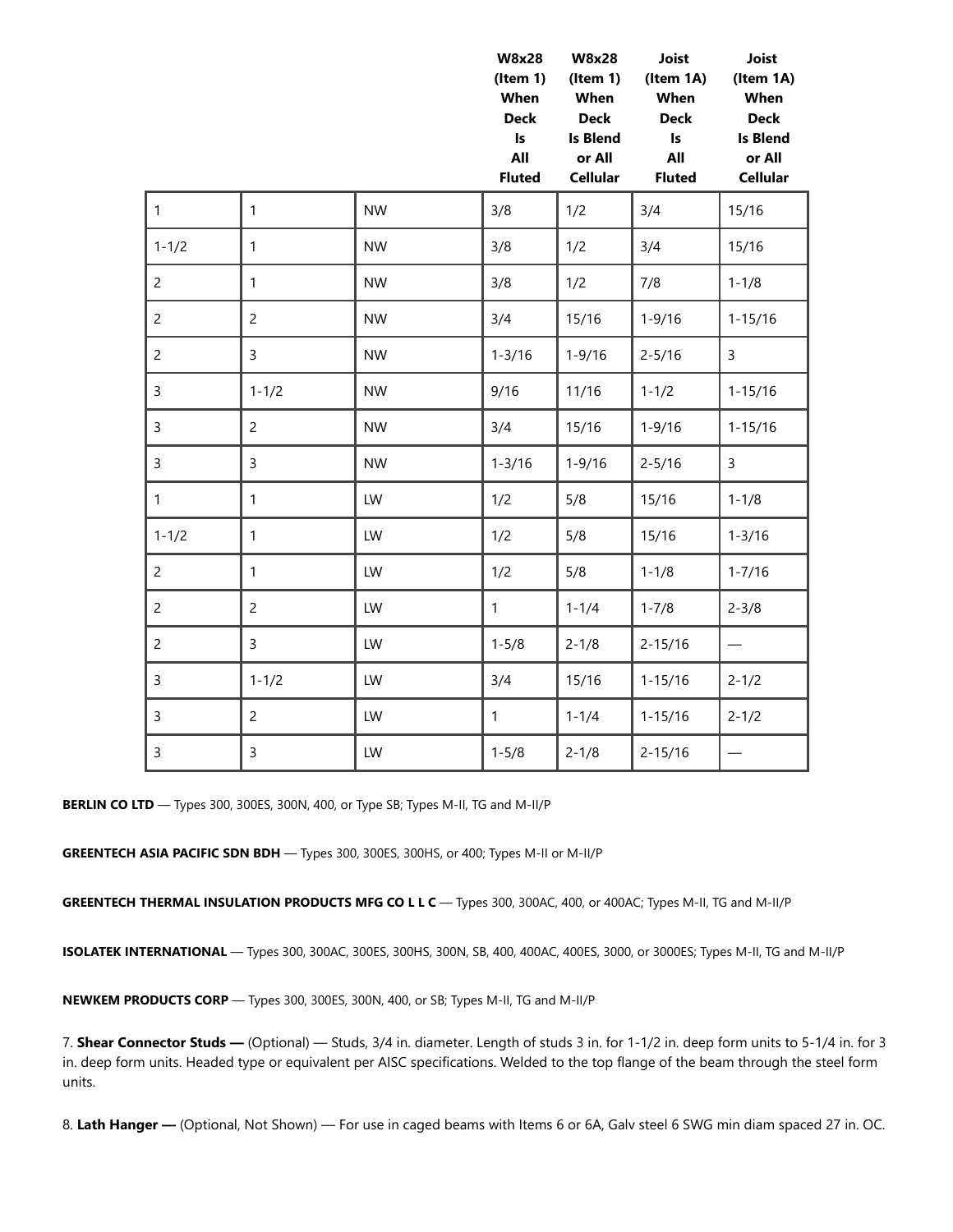9. **Clips —** (Optional, Not Shown) — For use in caged beams with Items 6 or 6A, No. 24 MSG spring steel pushed on to top and bottom flanges of beam spaced 6 in. OC max.

10. **Metal Lath —** (Optional, Not Shown) — For use in caged beams with Items 6 or 6A, 3/8 in. diamond mesh or rib lath, 3.4 lbs per sq yd expanded steel attached to beam with clips spaced 6 in. OC max; or tied to lath hangers with 18 SWG galv steel wire spaced 6 in. OC max.

11. **Electrical Inserts —** (Optional, Not Shown) — Classified as "Outlet Boxes and Fittings Classified for Fire Resistance".\*

12. **Insulating Concrete —** (Optional, Not shown) — Various types of insulating concrete prepared and applied as follows: A. **Vermiculite Concrete —** Blend 6 to 8 cu ft of Vermiculite Aggregate\* to 94 lb Portland cement and air entraining agent. Min thickness of 2 in. as measured to the top surface of the structural concrete or foamed plastic (Item 13) when it is used. See Vermiculite Aggregate (CJZZ) category for names of Classified companies.

B. **Cellular Concrete-Roof Topping Mixture\* —** Concentrate mixed with water and Portland cement per manufacturer's specifications. Min. thickness of 2-in. as measured to the top surface of the structural concrete or foamed plastic (Item 13 and 13A) when used. Cast dry density and 28-day min compressive strength of 190 psi as determined with ASTM C495-66. **AERIX INDUSTRIES** — Cast dry density of 37 (+ or -) 3.0 pcf

**CELCORE INC** — Type Celcore with cast dry density of 31 (+ or - 3.0) pcf or Type Celcore MF with cast dry density of 29 (+ or - 3.0) pcf

**ELASTIZELL CORP OF AMERICA** — Type II, with a cast dry density of 39 (+ or - 3.0) pcf

**SIPLAST INC** — Mix #1, Cast dry density of 32 (+ or -) 3 pcf

**SIPLAST INC** — Mix #2, Cast dry density of 36 (+ or -) 3 pcf

C. **Cellular Concrete-Roof Topping Mixture\* —** Foam concentrate mixed with water, Portland cement and UL Classified Vermiculite Aggregate per manufacture's application instructions. Cast dry density of 33 (+ or -) 3 pcf and 28 day compressive strength of min 250 psi as determined in accordance with ASTM C495-86. **AERIX INDUSTRIES** — Mix #3

**ELASTIZELL CORP OF AMERICA** — Type II. Mix #1 of cast dry density 39 (+ or -) 3.0 pcf, Mix #2 of cast dry density 40 (+ or -) 3.0 pcf, Mix #3 of cast dry density 47 (+ or -) 3.0 pcf

#### **SIPLAST INC** — Mix #3

D. **Perlite Concrete —** 6 cu ft of Perlite Aggregate\* to 94 lb of Portland Cement and 1-1/2 pt air entraining agent. Min thickness 2 in. as measured to the top surface of structural concrete or foamed plastic (Item 13A) when it is used. See Perlite Aggregate (CFFX) in Fire Resistance Directory for names of Classified companies.

13. **Foamed Plastic\* —** (Optional, Not Shown) — For use only with vermiculite (Item 12A) or cellular (Item 12B) concretes-Rigid polystyrene foamed plastic insulation having slots and/or holes sandwiched between vermiculite concrete slurry which is applied to the normal or lightweight concrete surface and vermiculite concrete topping (Item 12A). See Foamed Plastic\* (BRYX) category in Building Materials Directory or Foamed Plastic\* (CCVW) Category in Fire Resistance Directory for list of Classified companies.

13A. **Foamed Plastic\* —** (Optional, Not Shown) — For use only with cellular or perlite concrete. Nominal 24 by 48 in. polystyrene foamed plastic insulation boards having a density of 1.0 (+ or - 0.1) pcf, encapsulated within concrete topping. Each insulation board shall contain six nominal 3 in. diameter holes oriented in two rows of three holes each with the holes spaced 12 in. OC transversely and 16 in. OC longitudinally.

See Foamed Plastic\* (BRYX) category in Building Materials Directory or Foamed Plastic\* (CCYW) category in Fire Resistance Directory for list of Classified companies.